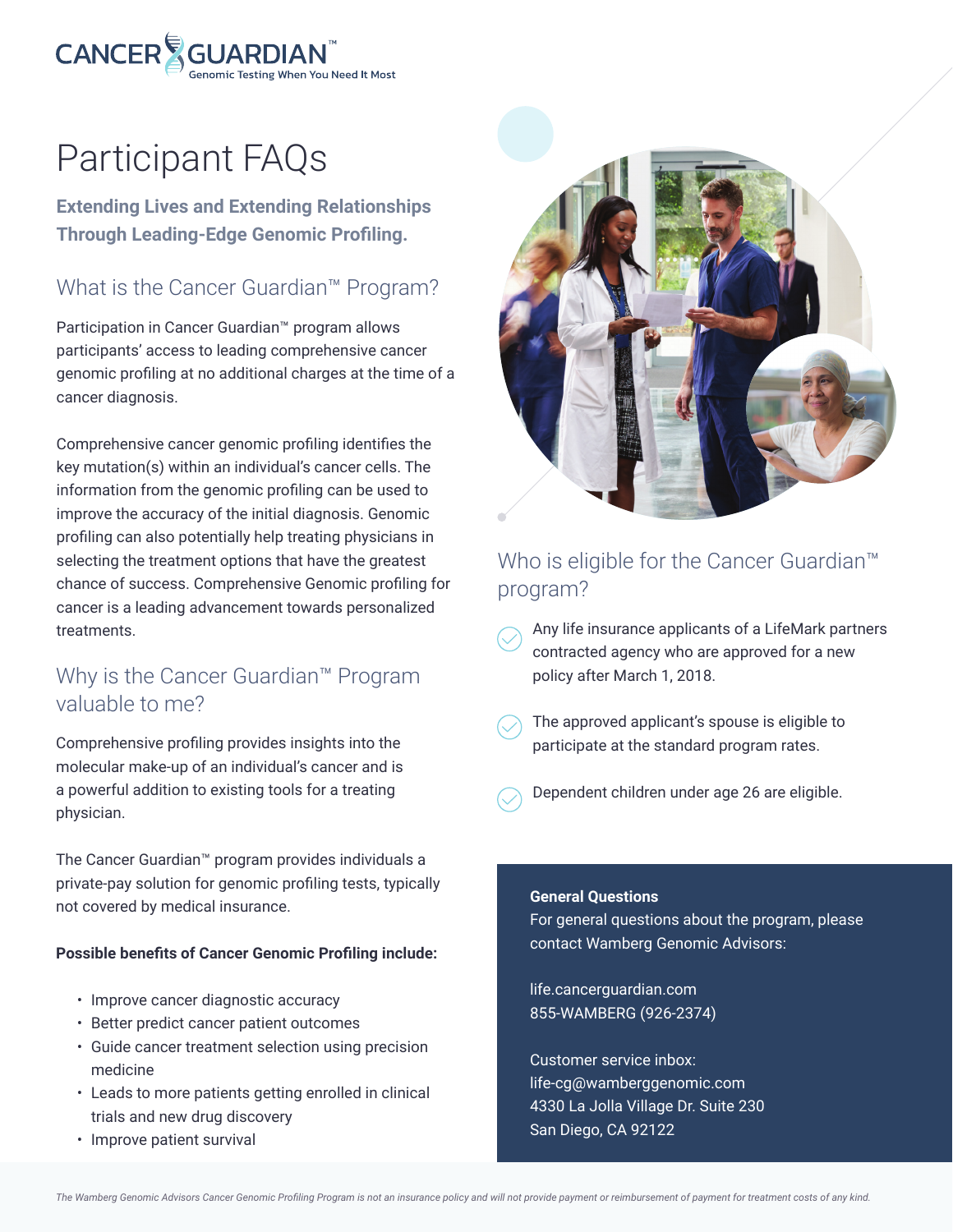

# What is the cost of Cancer Guardian™?

Program charges are waived for the first year for any life insurance applicant that is approved for a policy. *This is an exclusive offer for clients of any LifeMark contracted advisor*. At the one-year program anniversary, participants can continue in the program by paying the Cancer Guardian™ standard program charges enclosed in this document.

Spouses will be eligible to participate in the program at the standard program charges enclosed. First-year program charges are not waived for the spouse of the primary applicant.

Dependent children up to age 26 are eligible for program participation at no additional cost.

Program charges will increase as the participant moves into a new age band as defined in the standard program charges.

# Is there any action required to take advantage of this exclusive offer?

Yes, eligible applicants will need to register online to participate in the Cancer Guardian™ program. The program registration form can be completed online at (life.cancerguardian.com), or over the phone at 855-WAMBERG (926-2374). This information is also included in the printed and digital Cancer Guardian™ Program guide.

# Do you have success stories about how comprehensive genomic profiling has helped people with Cancer?

Comprehensive Cancer Genomic profiling has led to numerous success stories involving extended progression free survival rates. Please review the Cancer Guardian™ program guide, or registration website for testimonials and success stories.

#### **Standard Program Charges**

| <b>Participant Age</b> | <b>Monthly Charge</b> |
|------------------------|-----------------------|
| Under 40               | \$8/month             |
| 40-44                  | \$9/month             |
| 45-49                  | \$10/month            |
| $50 - 54$              | \$11/month            |
| 55-59                  | \$12/month            |
| 60-64                  | \$13/month            |
| $65+$                  | \$15/month            |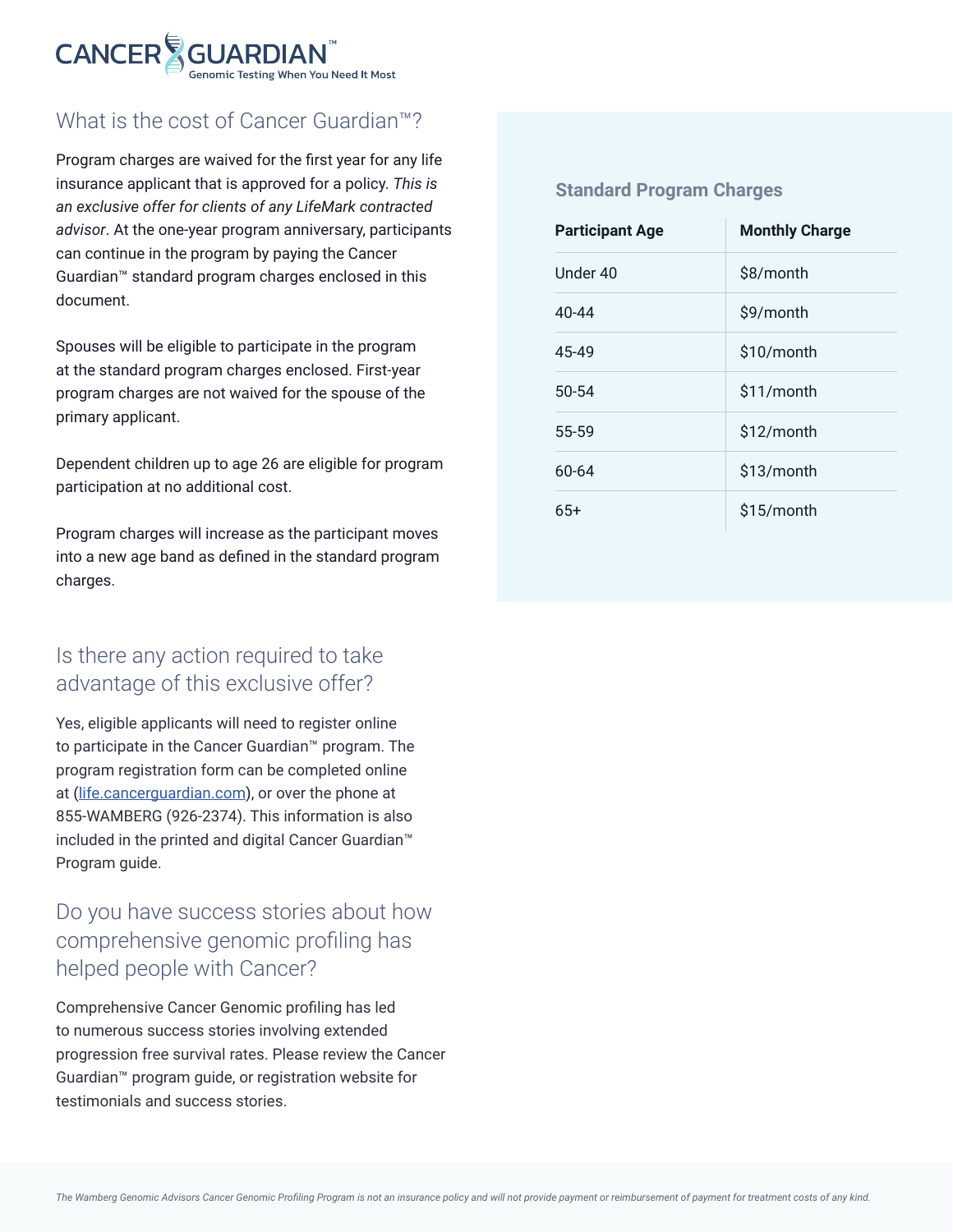

## How are the Program tests ordered?

Tests are ordered through the following process:

 $WGA$ 

Upon diagnosis of cancer, the program participant, should immediately contact Wamberg Genomic Advisors.



Wamberg Genomic Advisors will provide the treating physician with the genomic testing options through Cancer Guardian, the physician will order the appropriate test, and arrangements will be made for your specimen to be moved to the test lab.

delivered to the treating physician will highlight the most effective treatment options for your cancer.



The genomic profiling report Wamberg Genomic Advisors are available, as needed, to answer questions throughout the process.

## How long will it take to receive report results?

Cancer genomic profiling report results are typically delivered to the treating physician within 10-14 days from the receipt of the specimen(s) at the testing laboratory. Complex cases, or sub-optimal specimens that require additional work, may result in a longer time for report delivery.

Each report will be securely delivered by HIPAA compliant means to the physician, including an online portal.

## What information is reported in a cancer genomic profiling report?

A report may include the following:

Details that can improve the accuracy of diagnosis; Information that identifies additional options for potentially more effective treatments based on the genomic profile of the patient's cancer, for example:

- Immunotherapy
- Targeted therapies
- Clinical trial participation

# What will I receive once I complete my Cancer Guardian™ program registration?

Registered participants will receive a personalized digital Program I.D. card and program certificate details. Printed I.D. cards can be requested during the online registration process.



PARTICIPANT ID #: WGA-LIFE-1234567

Genomic Testing When You Need It Most